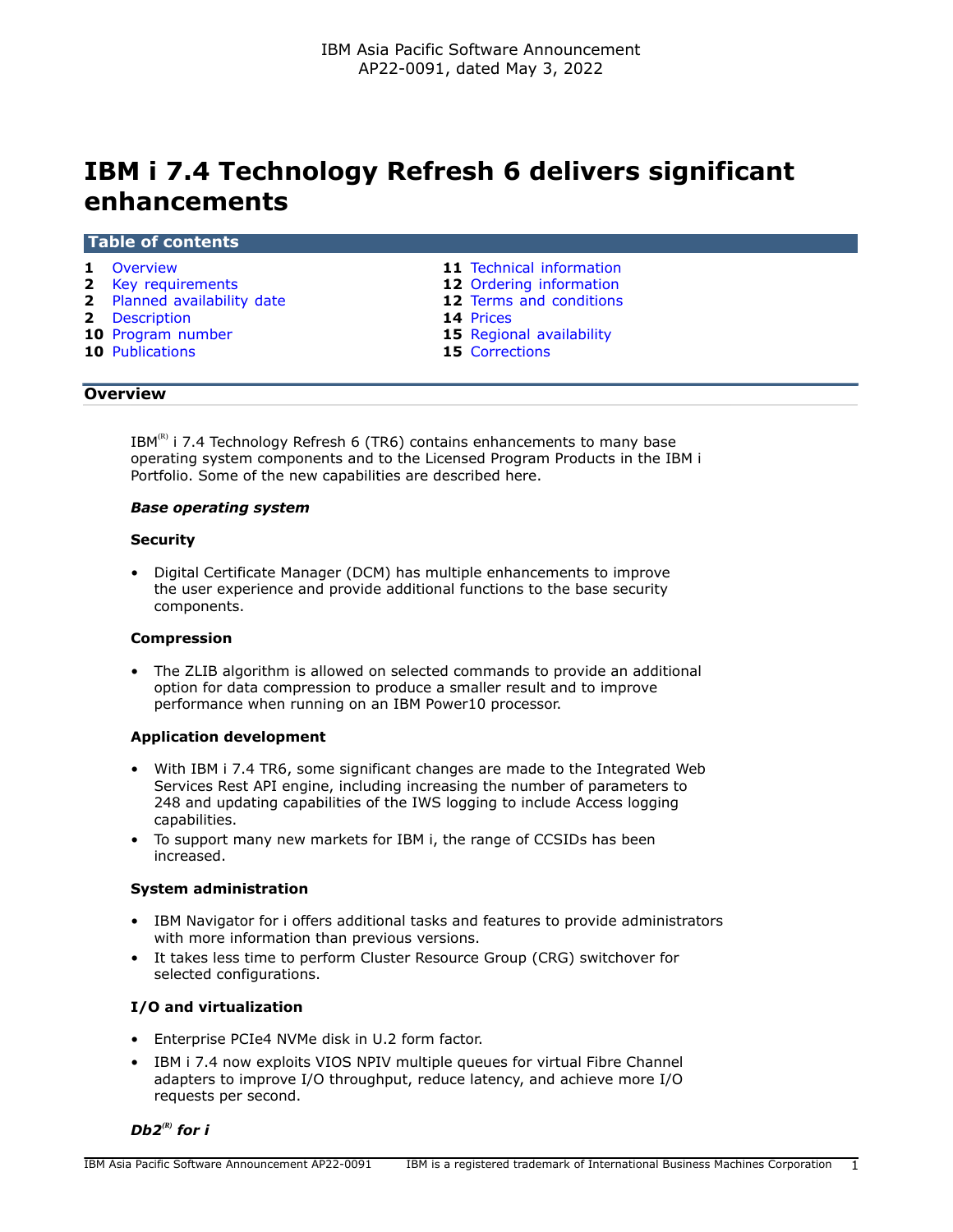- Db2 for i provides additional functions for HTTP requests to publish or consume web services.
- Db2 for i is providing more advanced and easy-to-use tooling for the database engineer (DBE).
- IBM i Services, the strategic method for gaining access to IBM i objects, system information, and much more, is expanding to provide useful SQL-based alternatives to IBM i commands and APIs.
- Db2 for i increases the number of working examples and tools in the SYSTOOLS schema.

## *Open Source for IBM i*

• In response to community requests, IBM is making various options available for application serving with IBM i. Many of these have support available from IBM Technical Support Services.

# *LPPs*

- In Rational<sup>(R)</sup> Development Studio, RPG IV is responding to requirements from the development community and offering some new message-handling operations.
- The IBM i Access Client Solutions (ACS) interface is updated and enhanced with three major updates to the core ACS product: Group Views, Customize the GUI content, and a Run SQL Scripts tab capability.
- IBM PowerHA<sup>(R)</sup> SystemMirror<sup>(R)</sup> for i brings a new set of enhancements centered around simplification, reporting, and performance.
- IBM Backup, Recovery, and Media Services for i (BRMS) is enhanced to improve both the user experience and usability.

# <span id="page-1-0"></span>**Key requirements**

IBM i 7.4 TR6 is supported on selected IBM Power® servers with IBM Power8, IBM Power9, and Power10 technology-based processors.

Clients using servers with earlier processors need to move to newer systems to take advantage of the features in IBM i 7.4.

For up-to-date information about all types of code levels needed for support of a particular feature, see the [Power Systems Prerequisites](https://www.ibm.com/support/customercare/iprt/home) website.

See the [Technical Information](#page-10-0) section for specific hardware and software prerequisites.

# <span id="page-1-1"></span>**Planned availability date**

May 24, 2022

Availability within a country is subject to local legal requirements.

#### <span id="page-1-2"></span>**Description**

The *i* in *IBM i* stands for integration of the many components in the suite. Updates have been made to all aspects of the portfolio in this announcement, including the operating system and Licensed Program Products.

For technical details for IBM i enhancements delivered with IBM i 7.4 TR6, see the [IBM i Technology Updates](https://www.ibm.com/support/pages/node/1119129) wiki.

To make it easy to find IBM i 7.4 TR6-specific enhancements, see the aggregated list of enhancements on the [IBM i 7.4 TR6](http://www.ibm.com/support/pages/ibm-i-74-tr6-enhancements) wiki landing page.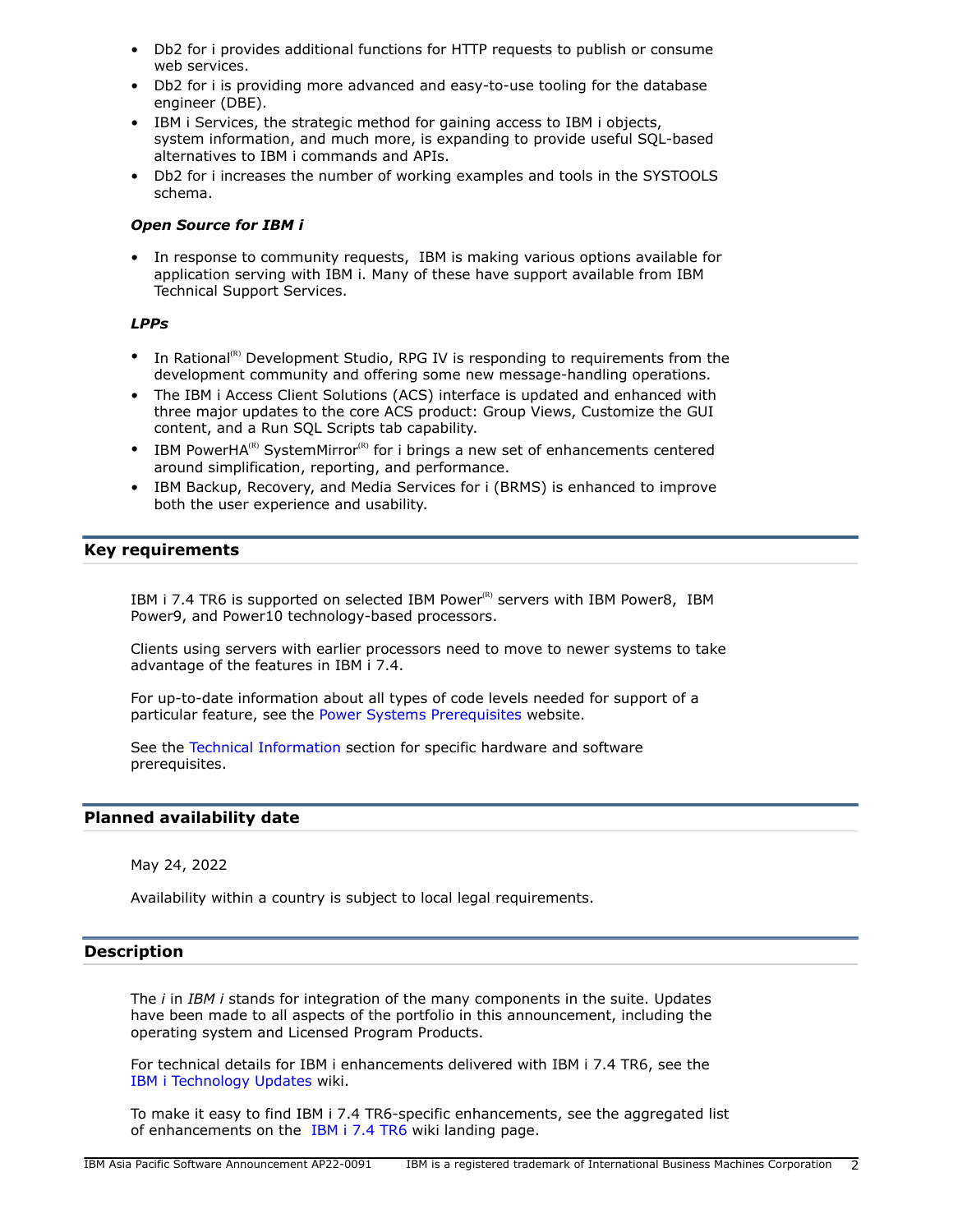#### *Base operating system*

The term *IBM i* encompasses a suite of products, including the base operating system. This section highlights the enhancements to the base operating system.

## **Security**

#### *Digital Certificate Manager*

Digital Certificate Manager (DCM) has multiple enhancements to improve the user experience and provide additional functions to the base security components.

- Full replace of the UI for object signing, providing new functions:
	- Support for object signing store, applications, and actions related to signing objects
	- Support for the signature verification store and actions related to verifying signatures
- Browse and select buttons have been added to multiple panels, eliminating the need to manually type IFS paths and file names. Examples include:
	- Browse and select certificate from local file system for import
	- Browse and select certificate from an IFS path for import
	- Browse and select from a local file system for export
	- Browse and select an IFS path for export
	- Browse and select a KDB file when opening a certificate store
	- Browse and select files for object signing support
- To better manage the certificate objects residing in the Upload and Download directory used for import and export functionality:
	- Items in the Upload directory
	- Items in the Download directory
- Provide the ability to remove the default certificate assignment for the \*SYSTEM certificate store.
- Added current industry Root and Intermediate CA certificates from well-known certificate providers for the Populate Certificate Store functionality.

For more information about DCM, see the [Digital Certificate Manager](https://www.ibm.com/docs/en/i/7.4?topic=security-digital-certificate-manager) topic in IBM Documentation.

#### *Compression*

#### **ZLIB algorithm**

The ZLIB algorithm provides an additional option for data compression. Test results show it is often faster than previously available algorithms and generally produces a smaller result, though actual results will vary, depending on the compressibility of the data. The new algorithm automatically uses the on-chip Nest Accelerator (NX) GZIP when running in Power10 compatibility mode on a Power10 processor and is therefore faster and less CPU-intensive than previously available compression options.

The ZLIB option has been implemented for this use case:

• Geographic Mirroring synchronization

See the following topics in IBM Documentation for more information:

- [Start Disk Management Operation](https://www.ibm.com/docs/en/i/7.4?topic=ssw_ibm_i_74/apis/qyassdmo.htm) (QYASSDMO) API
- [Open List of ASPs](https://www.ibm.com/docs/en/i/7.4?topic=ssw_ibm_i_74/apis/qyaspol.htm) (QYASPOL) API
- [Materialize Resource Management Data](https://www.ibm.com/docs/en/i/7.4?topic=instructions-materialize-resource-management-data-matrmd) (MATRMD)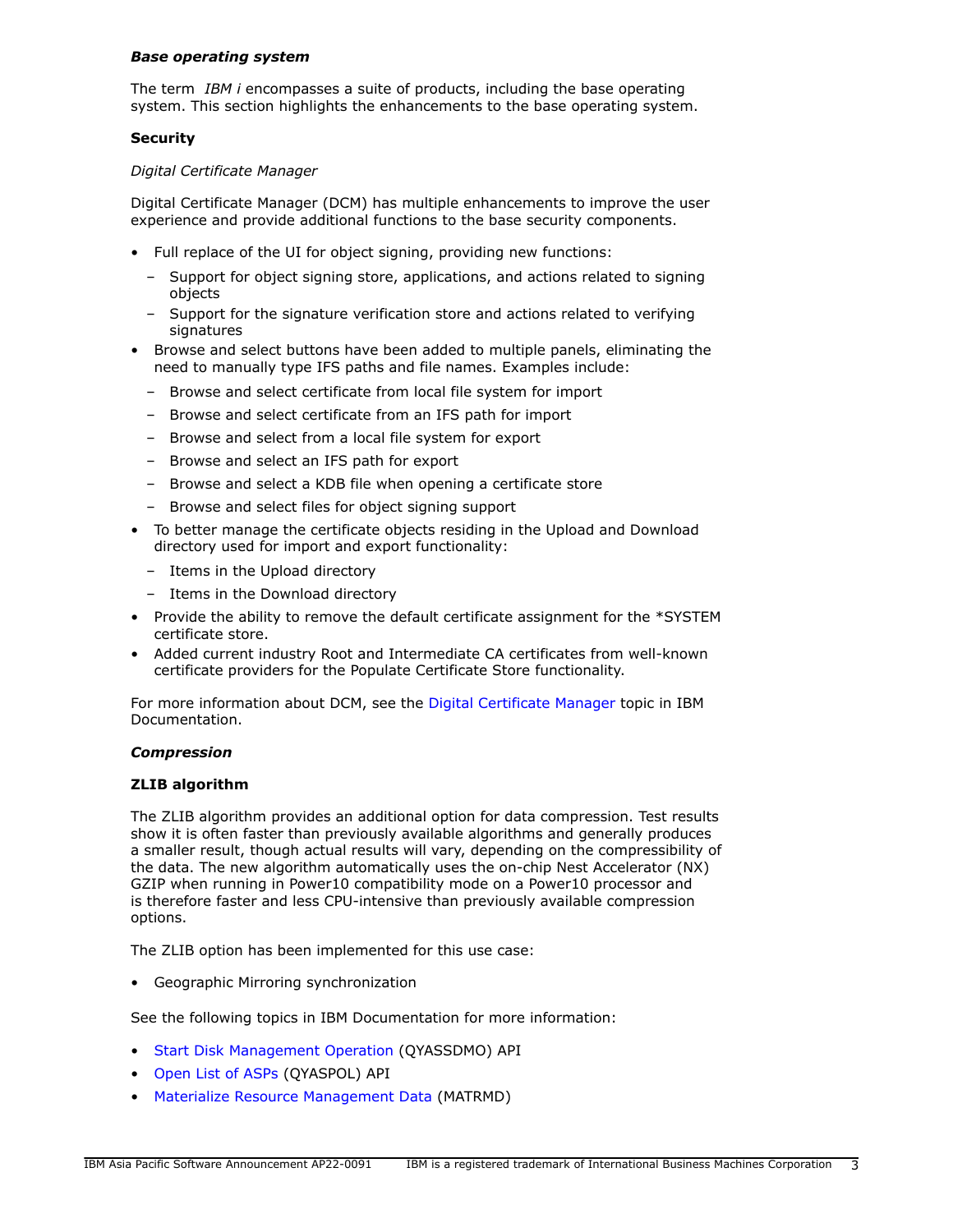## *Application development*

## **Integrated Web Services (IWS)**

The industry has seen significant change in the Rest API landscape, and IBM is delivering some significant changes to the Rest API engine in IBM i. These are the key changes:

- Previously, the number of supported parameters on an API call was limited to 7. This forced developers to change their backend code to leverage data structures to pass more data. In this release, changes to the Call Services Program Procedure API (QARUCLSP) raise the limitation to 248 parameters. Existing IWS services will see no change and behave as they did previously. New services can now specify the increased number of parameters. Calling this API directly will require special attention to the format required for specifying the increased number of parameters. See [QZRUCLSP](https://www.ibm.com/docs/api/v1/content/ssw_ibm_i_74/apis/qzruclsp.htm) in IBM Documentation for more information.
- Prior to this release, IWS logging was limited to error-centric or debug-centric logging. In this release, updates to the logging support within IWS enable additional functions:
	- The data written to the logs can now be written in JSON format. This enables these logs to be easily consumed by many standard market log understanding tools such as Splunk or Elastic Stack.
	- Access logging can now track more information about usage of each Rest API, such as who is calling, from where they are calling, and what is being requested.
	- HTTP message logging takes two forms, both are captured in the access log:
		- -- HTTP Header Logging enables HTTP header attributes to be written to the access log.
		- -- HTTP Message Logging writes details about the request and what key items are being returned within the content of the message payload for each Rest API called.

## **Globalization**

Many updates and additions have been made to the portfolio of CCSIDs available in IBM i.

The IBM i CCSID conversion support for moving dates to and from Unicode has been updated for data stored in EBCDIC CCSIDs 1377 (Traditional Chinese) and 1388 (Simplified Chinese). This new support reflects some new Unicode assignments for existing CCSID 1377 and 1388 characters. To preserve the current mapping, IBM provides two new CCSIDS. The new CCSIDS to use are:

- Use CCSID 13676 instead of 1388.
- Use CCSID 5473 instead of 1377.

CCSID 1379 provides additional support for Traditional Chinese, including some Simplified Chinese support. CCSID 1210 adds limited support for UTF-EBCDIC. This is applicable only on the icony open() and OtgIconvOpen() conversion APIs, which can enable legacy applications running on IBM i to process Unicode data containing variant characters without losing those characters.

#### *System administration*

## **IBM Navigator for i**

The new version of IBM Navigator for i was announced in September 2021. With this announcement, Navigator for i is further enhanced. New tasks and features provide administrators with additional information not available in previous versions, including: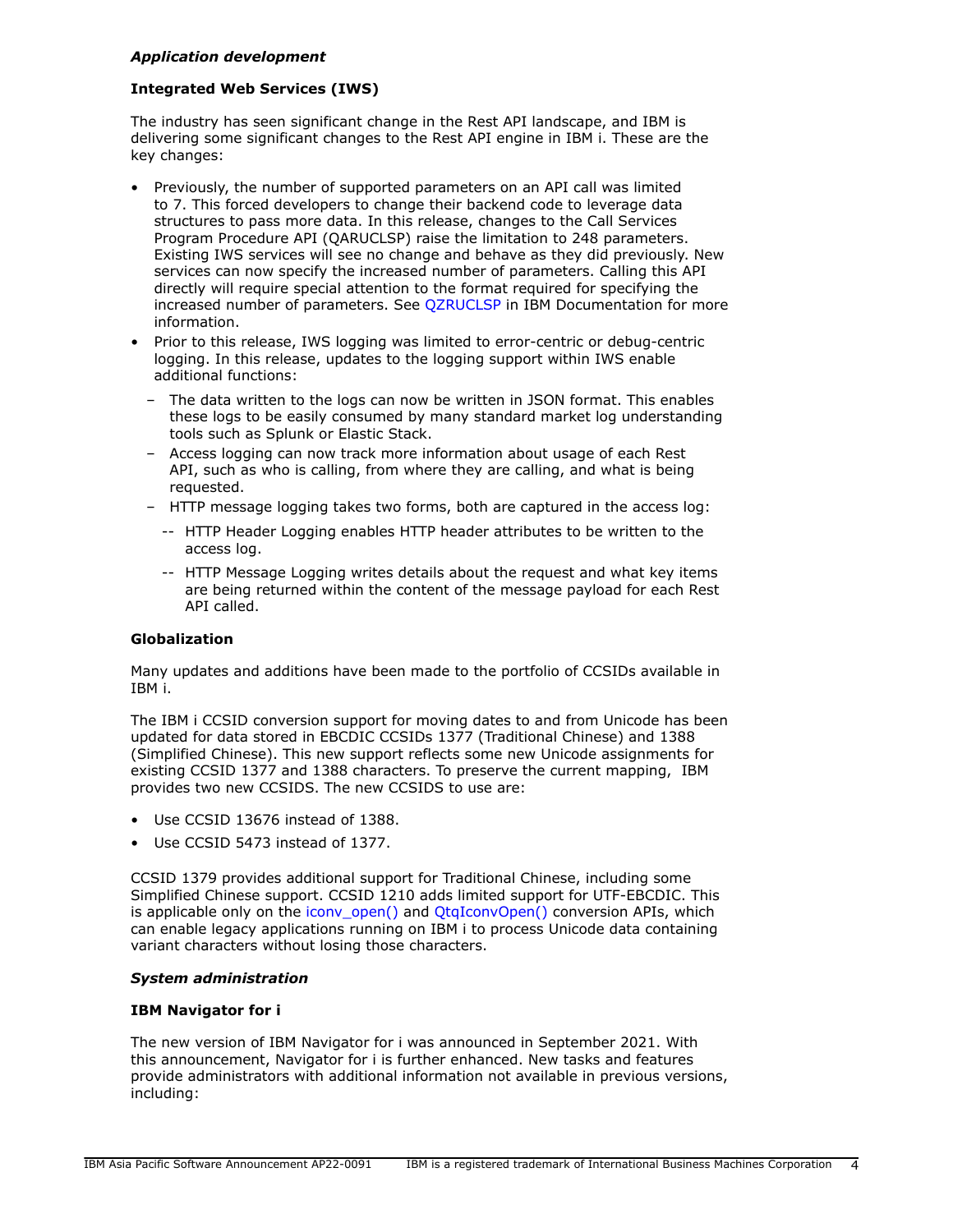- Support for configuring and updating the Simple Network Time Protocol service (SNTP)
- Support for configuring and updating the Simple Mail Transfer Protocol support (SMTP)
- Support for Virtual Private Networking, including properties, defaults, and IP Security Policies
- Internet Key Exchange (IKE)
- Support to configure, create, and update LDAP servers for IBM i
- New and improved views for looking at Authority Collection information
- IASP support for Custom Charts metrics
- Ability to review Audit Journal details using rich graphical views to better understand audit issues to determine what issues need to be reviewed at a granular level
- Update to Performance Data Investigator to significantly improve user navigation with easy tree-like navigation

For the latest on this new interface, see the [IBM Navigator for i](https://www.ibm.com/support/pages/node/6483299) web page.

**Note:** To support customer security requirements, the function usage value **QIBM\_NAV\_ALL\_FUNCTION** has been changed from \*ALLOWED to \*DENIED. This means that users that may have had access to the new Navigator may now be denied access. Administrators will need to take action to give users access to IBM Navigator for i. For function usage details, see the [IBM Navigator for i - Function](https://www.ibm.com/support/pages/node/6485853) [Usage IDs](https://www.ibm.com/support/pages/node/6485853) website.

# **Time reduction to perform CRG switchover**

When performing a switchover of a device Cluster Resource Group (CRG), the job queue that is specified in the job description for the interactive user that is performing the switchover is used to vary off and on the Independent Auxiliary Storage Pool (IASP). This may result in the switchover taking longer than expected if the user profile performing the switchover has the job queue set to a queue that is either held or has a low maximum limit of active jobs. For example, if the user performing the switchover has QDFTJOBD set as the job description, the IASP vary jobs will be submitted to the QBATCH job queue.

Because the QBATCH job queue may be held or may allow only one active job at a time, the switchover may be held up for a long time. The behavior has been changed such that both planned switchovers, performed with the Initiate $(R)$ Switchover API, and failovers will automatically use the QSYSNOMAX job queue for IASP vary on and off operations, regardless of the user profile initiating the operation. For selected configurations, this reduces the amount of time required to perform the CRG switchover because there will not be a limit on the number of active jobs.

**Note:** This does not affect CRG user exit programs; the job queue referenced by the user profile specified in the CRG will continue to be used. The job queue specified in the user profile's job description is used for submitting user exit programs, regardless of the user initiating the planned switchover operation.

# *I/O and virtualization enhancements*

With IBM i 7.4 TR6, IBM i supports new I/O and virtualization offerings for Power:

# **Enterprise PCIe4 NVMe disk**

There is a new generation of Enterprise PCIe4 NVMe disks in U.2 form factor for Power9 servers.

# **IBM i exploits VIOS NPIV multiple queues for virtual Fibre Channel**

Fibre Channel (FC) adapters with high bandwidth, such as 16 Gb or 32 Gb, support multiple request and completion queues for storage I/O communication. Use of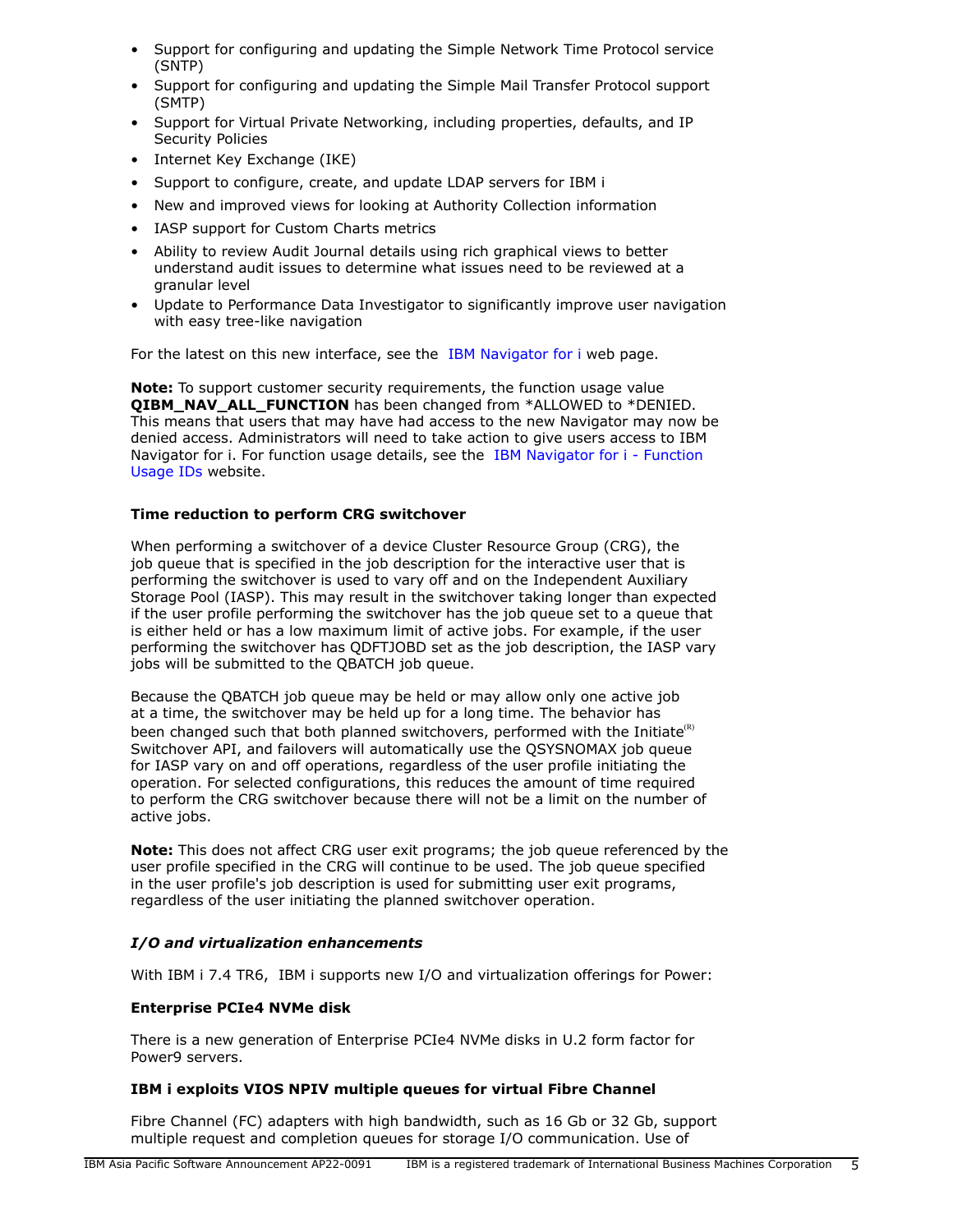multiple queues in the physical FC stack significantly improves the input/output requests per second (IOPS) due to the ability to drive the I/O operations in parallel through the FC adapter.

The recently announced IBM PowerVM $R$ <sup>R)</sup> VIOS support for multiple queues for the interfaces between virtual FC client and server adapters exposed the physical FC adapter capabilities to the client operating system. Now IBM i takes advantage of that support to utilize multiple request and response queues in the IBM i virtual FC client adapter to provide increased parallelism throughout the entire virtual I/O stack. This has the potential to improve overall virtual FC I/O throughput, reduce latency, and achieve higher IOPS. This function is supported for both Power10 and Power9 servers. See [NPIV Multiple-Queue support](https://www.ibm.com/docs/en/power10?topic=channel-npiv-multiple-queue-support) in IBM Documentation for more information.

## *Db2 for i*

Db2 for i, the integrated database for IBM i, known for containing the attributes valued by business computing solutions, is enhanced to include new capabilities for SQL application developers, DBEs, and anyone interested in modern and advanced security management.

#### **Db2 for i enhancements**

With this new release of IBM i, Db2 for i provides additional functions for HTTP requests to publish or consume web services. These functions enable the SQL programmer to use Representational State Transfer (RESTful) through SQL, including Embedded SQL.

The additional functions are based in QSYS2 and have advantages over the established and widely used SYSTOOLS HTTP functions in that the new functions do not rely upon Java™ and that they include other ease-of-use benefits.

- New QSYS2-based HTTP functions that provide the ability to modify the resource include:
	- HTTP\_PATCH() Scalar function
	- HTTP\_PATCH\_VERBOSE() Table function
- TRY CAST() is a new built-in scalar function that provides an easy and reliable technique for using SQL to evaluate the veracity of existing data. DBEs can use TRY\_CAST to "try casting" a data element to a specific data type and discover whether the data adheres to the rules of that data type. In this way, invalid data can be rooted out and corrected.

#### **Db2 for i Services**

Db2 for i is providing more advanced and easy-to-use tooling for the DBE:

- MTI INFO returns details about Maintained Temporary Indexes (MTI), turning an abstract topic into a very easy and straightforward topic for the DBE.
- Some other additional Db2 for i Services have also been enhanced.

These and other enhancements are delivered through the Db2 PTF Group.

See the [Db2 for i - Technology Updates](http://www.ibm.com/ibmi/techupdates/db2) wiki to learn more about these and other Db2 for IBM i enhancements.

## **IBM i Services**

IBM i Services, the strategic method for gaining access to IBM i objects, system information, and much more, continues to grow. Leveraging the power of SQL and the Db2 for i SQL Query Engine (SQE), application developers, DBEs, and system managers have an easy pathway to explore IBM i objects and data in ways that were not possible with previous technologies.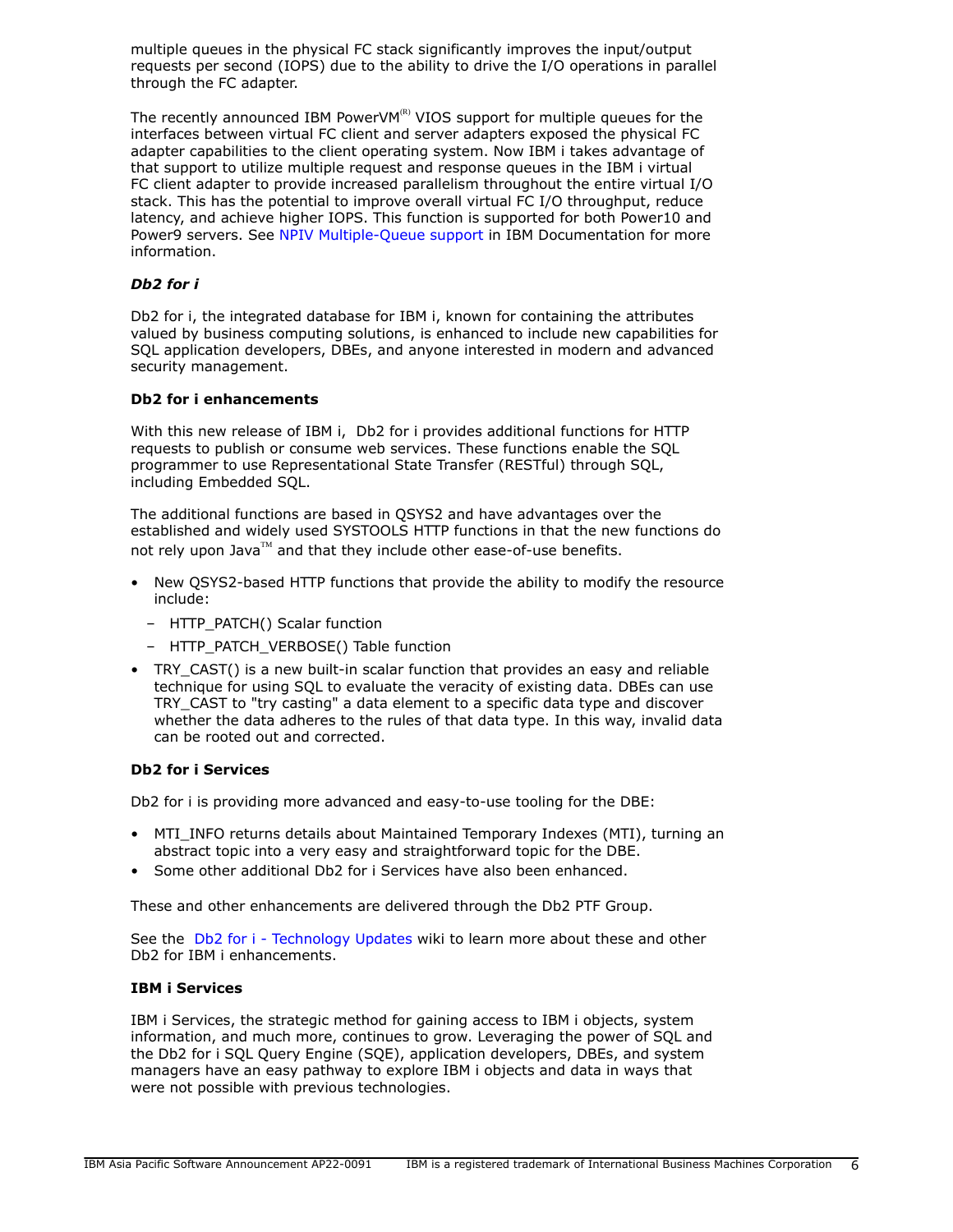In this release, IBM i Services are added and enhanced, providing useful SQL-based alternatives to IBM i commands and APIs.

- SPOOLED FILE INFO: Matches the speed and usability of the Work with Spooled Files (WRKSPLF) CL command.
- ACTIVATION\_GROUP\_INFO: Discover the deep details about activation groups within the current or target job.
- ASSOCIATE\_JOURNAL\_RECEIVER: Use SQL to re-establish the relationship of journal receivers with a journal.
- REMOTE\_JOURNAL\_INFO: Discover the existence and attributes of remote journals on other IBM i systems associated with journals on this IBM i system.
- JOURNAL\_RECEIVER\_INFO: Discover the existence and attributes of journal receivers.
- SQL\_CHECK\_SPECIAL\_AUTHORITY: Easily determine if the current user has a specific special authority.
- SQL\_CHECK\_FUNCTION\_USAGE: Easily determine if the current user is allowed to use a specific function usage.
- CHANGE\_USER\_SPACE: Use SQL to change the contents of a \*USRSPC object.
- CHANGE\_USER\_SPACE\_ATTRIBUTES: Use SOL to change the attributes of a \*USRSPC object.
- ADD\_USER\_INDEX\_ENTRY: Use SQL to add an entry to a \*USRIDX object.
- REMOVE\_USER\_INDEX\_ENTRY: Use SQL to remove an entry from a \*USRIDX object.
- ELECTRONIC SERVICE AGENT INFO: An SQL alternative to the Verify Service Agent (VFYSRVAGT) CL command.

Db2 for i provides working examples and tools in the SYSTOOLS schema. As IBM has done in previous technology refreshes, SYSTOOLS is enhanced to help clients take a step forward with extreme automation using SQL. One of the functions that has been enhanced is Audit Journal functions. Table functions unique to specific audit journal entry types are added to SYSTOOLS. The table functions return the basic audit journal detail but also extract the entry-specific detail into easily consumed return columns.

For details on these enhancements and the other IBM i Services enhancements, see the [IBM i Services](http://ibm.biz/Db2foriServices) wiki.

# *Open Source for IBM i*

# **Application serving**

IBM i continues to enable several open-source Java application servers on IBM i. Some examples include WildFly, Eclipse Jetty, and Apache Tomcat. WildFly is an open source version of JBoss<sup>(R)</sup>. It is actively developed by Red Hat<sup>(R)</sup>. It offers a simple upgrade path to JBoss Enterprise Application Platform (JBoss EAP) if needed. Apache Tomcat is one of the most popular application servers on IBM i and has been in use for over a decade. Eclipse Jetty is a lightweight web server that brings both scalability and ease of use. For more information about these options, see the [Open](https://ibmi-oss-docs.readthedocs.io/en/latest/java/APP_SERVERS.html) [Source Java Application Servers](https://ibmi-oss-docs.readthedocs.io/en/latest/java/APP_SERVERS.html) GitHub.

Support is offered as part of IBM's open-source support offering. For more information, see the [Open Source Support for IBM i](http://ibm.biz/ibmi-oss-support) website.

# *LPPs*

# **Rational Development Studio (5770-WDS)**

New features have been added in this release to the ILE compilers, specifically RPG IV. Responding to requirements from the development community, IBM i has added some new operations in RPG IV. Two of the enhancements are:

- SND-MSG opcode: Send a message to the joblog.
- ON-EXCP opcode: Monitor for specific messages and take an action.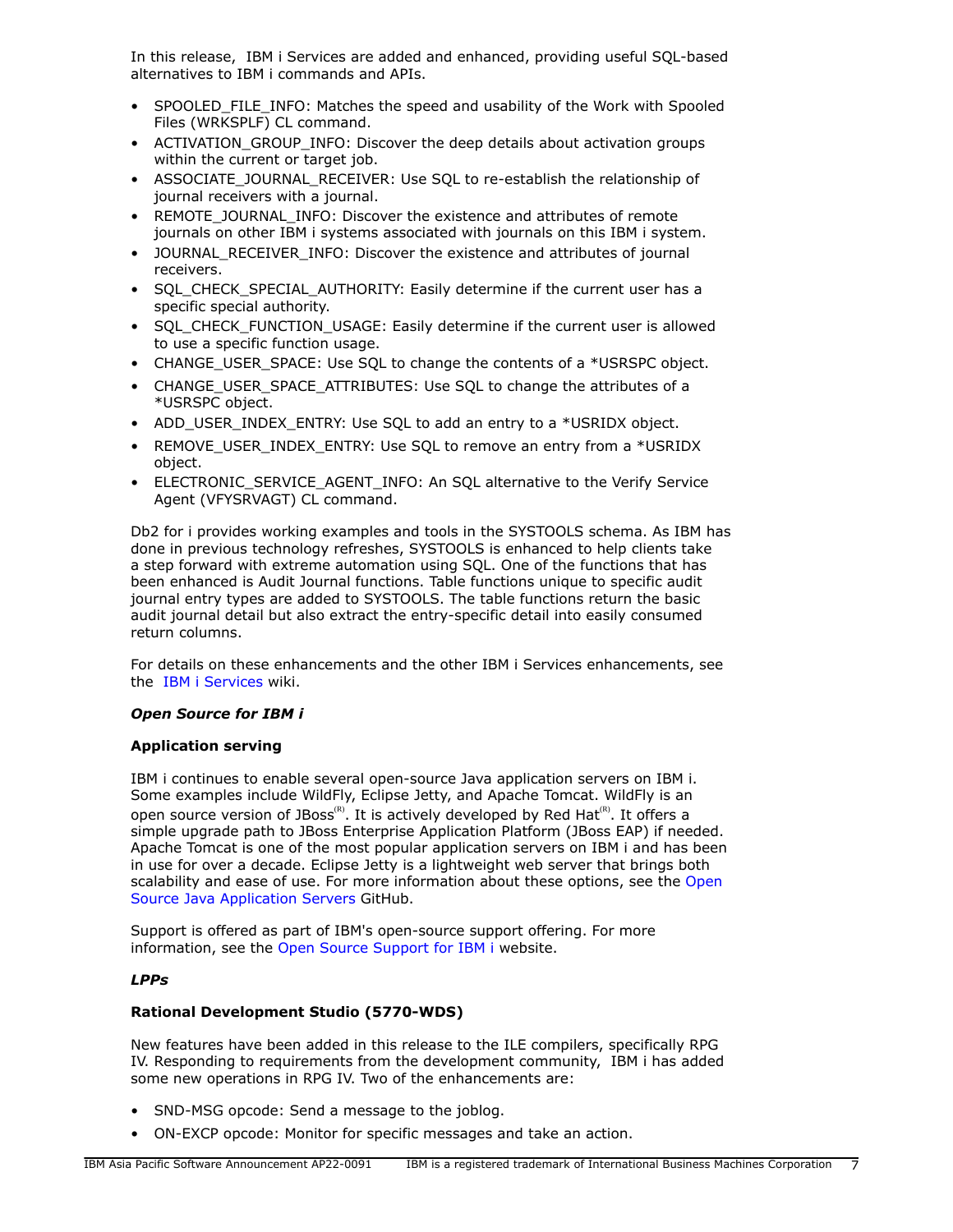For details on these and many more updates, see the [RPG Cafe](https://ibm.biz/rpg_cafe) website.

## **IBM i Access Client Solutions (5770-XJ1) (ACS version 1.1.9.0)**

The Access Client Solutions interface is updated and enhanced to fulfill requests from IBM i administrators. The major updates to the core ACS product are:

- Group support: A new Groups View has been added to ACS, enabling administrators to manage or view multiple systems as a group. From System Configuration, it is easy to define new groups and move or add systems into these groups for a simpler way to organize multiple systems. Administrators can choose to work with systems using the traditional ACS view, or they can leverage the new Groups View.
- Control the Information Displayed on GUI: System administrators can choose to limit the columns displayed on the GUI to just those of most interest for their environment. Additionally, it is possible to simplify the main GUI appearance by hiding the right pane.
- Run SQL Scripts Tab Support: Multiple SQL scripts may now be opened within a single window/connection. Each script is displayed in its own tab. This can be accomplished by doing a drag and drop on one or more SQL files from Windows $\mathbb{I}^{\mathbb{M}}$ Explorer or macOS Finder to have each opened in a new tab. Additionally, dragging and dropping a folder that contains multiple SQL scripts will open each script in its own tab. Additionally, it is now possible to save the contents of a script while it is actively running.

## **IBM PowerHA SystemMirror for i (5770-HAS)**

IBM PowerHA SystemMirror for i 7.4 TR6 brings a new set of enhancements centered around simplification, reporting, and performance.

*Geographic Mirroring Compression (planned availability date for this feature is June 24, 2022)*

Geographic mirroring performs disk-level replication. This means that all changes on disk in an Independent Auxiliary Storage Pool (IASP) are replicated over the TCP/IP network to the target system. When PowerHA performs a synchronization, whether for the initial synchronization, after an unplanned failure, or when resuming from a suspend operation, PowerHA replicates data over the TCP/IP network.

With this enhancement, PowerHA can now compress geographic mirroring data during resynchronization, reducing the data transfer required. In addition, on Power10 systems running in Power10 compatibility mode, PowerHA uses the onchip NX GZIP accelerator, which provides hardware-accelerated compression.

#### *Reduction in time required to perform CRG switchover for selected configurations*

IBM PowerHA for i is building additional enhancements on top of the newly enhanced clustering capabilities of the base operating System of IBM i 7.4. The time required to perform a Cluster Resource Group (CRG) switchover for some configurations is reduced.

#### *Recently released enhancements*

The PowerHA product continues to provide enhancements through PTFs several times a year. The following enhancements were released in December 2021:

#### Simplified IP Address Switching

Previously, in a PowerHA environment, users could configure a server takeover IP address associated with an IASP device in a device cluster resource group (CRG). This IP address follows the primary node in the CRG and enables users and applications to access the correct primary system at any point in time.

Environments with many IP addresses often required a custom-coded user exit program attached to the IASP vary-on and vary-off exit points. PowerHA now allows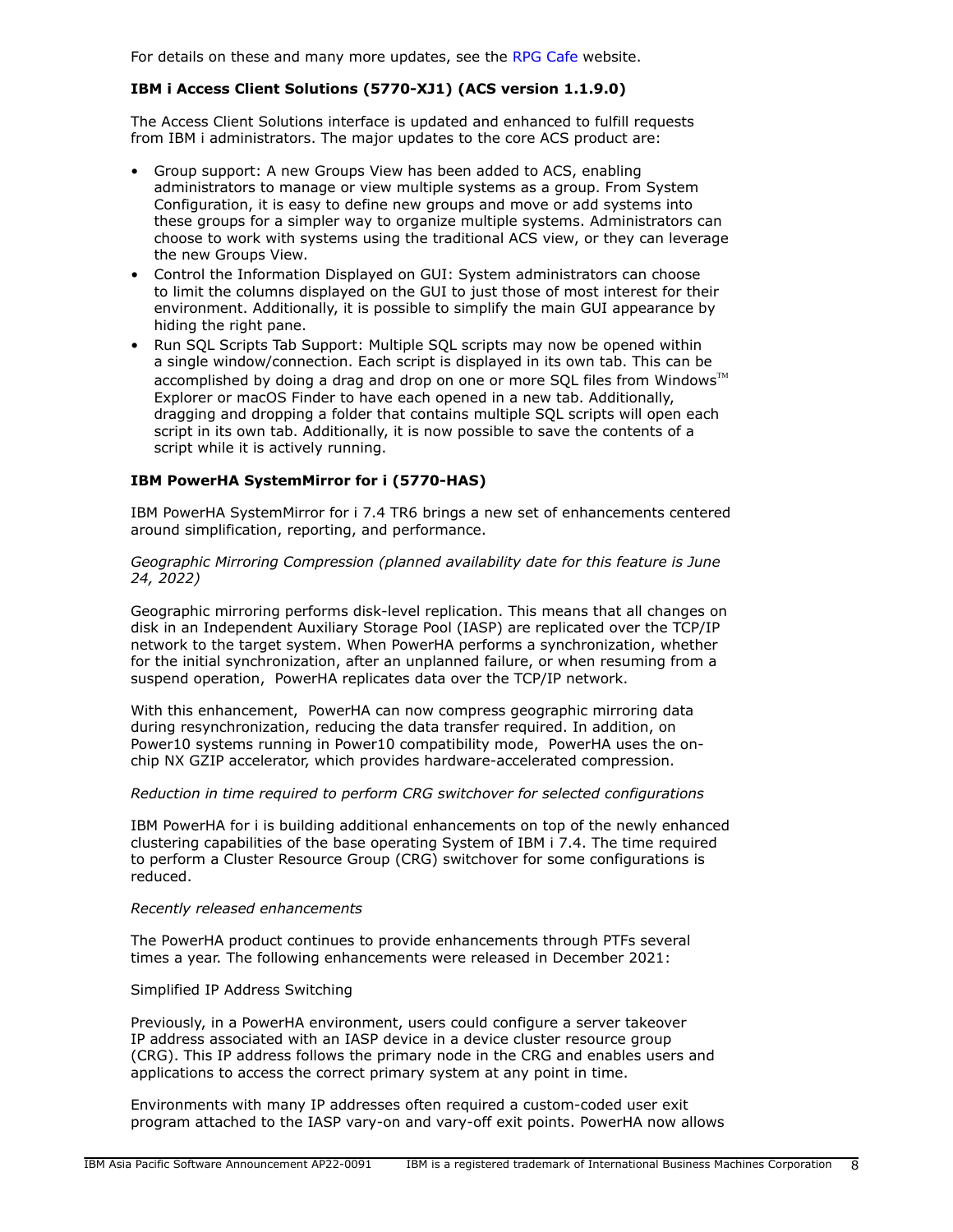users to add up to 256 IP addresses to a device CRG by using a new device type of \*IPA. This simplifies a PowerHA implementation by enabling simple switching of IP addresses without custom coding, exit programs, or scripts.

#### Integrated switchover progress monitoring

Previously, PowerHA introduced switchover progress monitoring through a new command, Display CRG Activity (DSPCRGACT), which shows the progress of a switchover. This progress monitoring has been enhanced:

- Integrated into the CHGCRGPRI command to automatically display progress during a switchover.
- A new action required step indicates when a job queue is held or a subsystem is inactive.

## Performance improvements

While PowerHA has always required minimal resources on nodes in the environment, PowerHA continues this trend by providing improved performance for many operations with the following enhancements:

- Performance improvements for SVC-based storage communication, reducing the time required to perform operations.
- Performance improvements related to temporary user spaces and user queues with up to a 48% decrease in CPU usage and up to a 90% decrease in the number of user spaces created for certain PowerHA operations.

## *Additional enhancements*

There are several other enhancements to PowerHA. For more information about these enhancements and to get started, see the [IBM PowerHA SystemMirror for i](https://ibm.biz/ibmi-powerha) wiki page.

## **IBM Backup and Recovery Media Services (5770-BR1)**

Backup, Recovery, and Media Services for i (BRMS) is enhanced to improve both the user experience and usability.

- BRMS SQL Services now give users the option to view, order, and subset the BRMS control group backup status. This new view reports control group information, including the number of objects saved and not saved, backup size, volumes used, and duration of the backup.
- BRMS has been enhanced with a new append to media volume selection, which uses the same media policy retention for backups. The purpose of this new volume selection algorithm is to provide a way to maintain the same retention period for a volume set when appending backups using the same media policy.
- BRMS using IBM Cloud<sup>(R)</sup> Storage for i has been enhanced to improve BRMS network support. The purpose of this support is to ensure duplicate volume names are not generated when any system in the BRMS network is in restricted state or when the BRMS network synchronization job is not working.
- BRMS recovery report has been enhanced to provide improved reporting for H/A environments. This support will provide a way to generate a single BRMS recovery report using tapes from your backup and production systems in an H/A environment.

The BRMS PTF that delivers these enhancements will be released in mid-May 2022. It is IBM i 7.4 - SI78290.

To discover more detail on these and other BRMS enhancements, see the [Enhancements to BRMS](https://helpsystemswiki.atlassian.net/wiki/spaces/IWT/pages/165642446/Enhancements+to+BRMS) wiki.

# **IBM Web Enablement for i (5722-WE2 and 5733-WE3)**

In order to allow clients more flexibility in staying current with IBM Web Enablement for i products, clients can download IBM Web Enablement for i (5722-WE2 and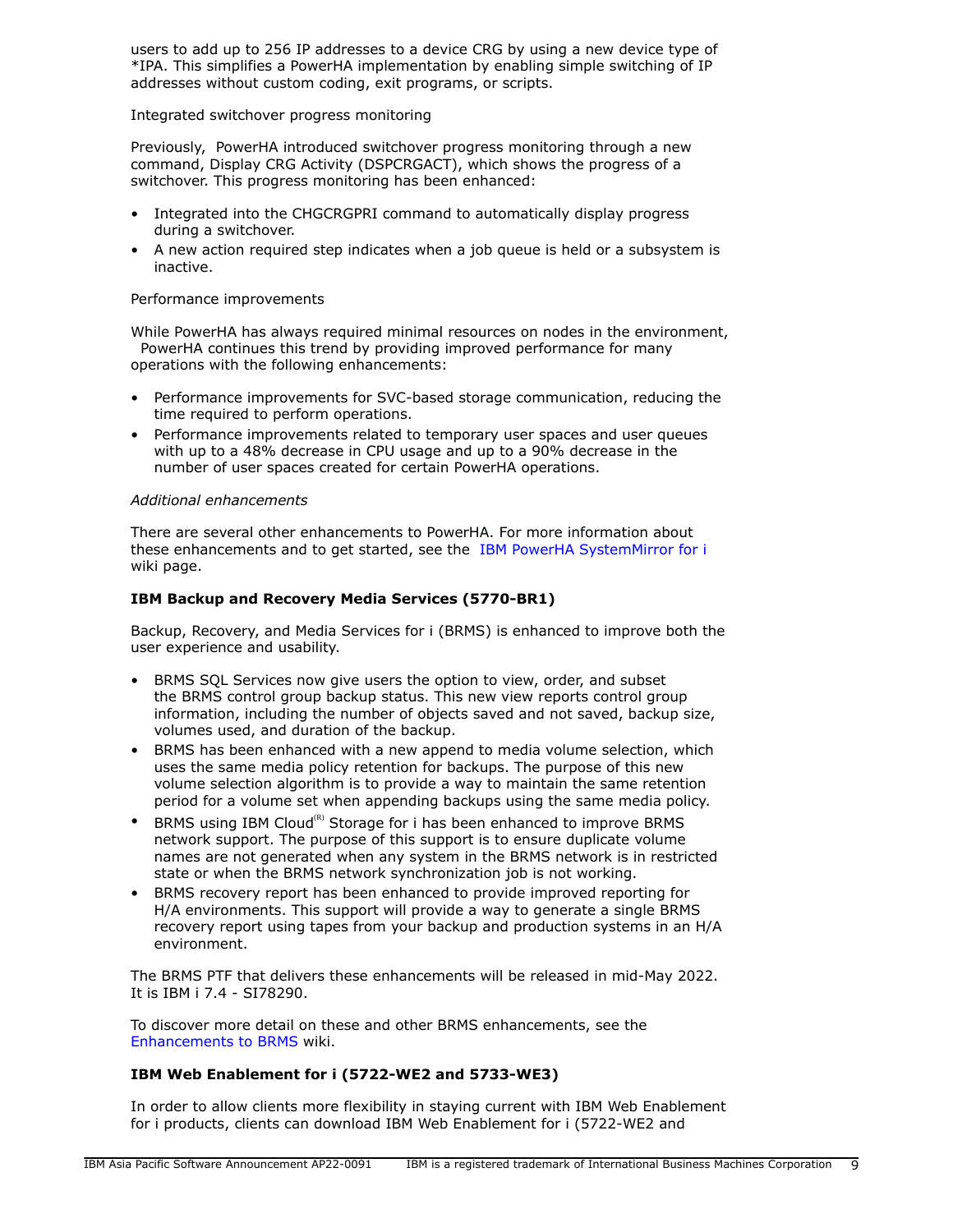5733-WE3) from the [Entitled System Support](https://www.ibm.com/servers/eserver/ess/index.wss) site for no additional charge. IBM Web Enablement for i is no longer ordered, preloaded, or available on physical media.

#### **Reference information**

- For information about IBM i 7.5, see Software Announcement [AP22-0075](http://www.ibm.com/common/ssi/cgi-bin/ssialias?infotype=an&subtype=ca&appname=gpateam&supplier=872&letternum=ENUSAP22-0075), dated May 3, 2022.
- For information about IBM Power Systems Enhancements, see Hardware Announcement [AG22-0042](http://www.ibm.com/common/ssi/cgi-bin/ssialias?infotype=an&subtype=ca&appname=gpateam&supplier=872&letternum=ENUSAG22-0042), dated May 3, 2022.

#### <span id="page-9-0"></span>**Program number**

| Program number | <b>/RM</b> | Program name  |
|----------------|------------|---------------|
| 5770-SS1       |            | IBM i 7.4 TR6 |

#### **Offering Information**

Product information is available on the [IBM Offering Information](http://www.ibm.com/common/ssi) website.

#### <span id="page-9-1"></span>**Publications**

None

#### **Services**

#### **IBM Systems Lab Services**

Systems Lab Services offers infrastructure services to help build hybrid cloud and enterprise IT solutions. From servers to storage systems and software, Systems Lab Services can help deploy the building blocks of a next-generation IT infrastructure to empower a client's business. Systems Lab Services consultants can perform infrastructure services for clients online or onsite, offering deep technical expertise, valuable tools, and successful methodologies. Systems Lab Services is designed to help clients solve business challenges, gain new skills, and apply best practices.

Systems Lab Services offers a wide range of infrastructure services for IBM Power servers, IBM Storage systems, IBM  $Z^{(R)}$ , and IBM LinuxONE. Systems Lab Services has a global presence and can deploy experienced consultants online or onsite around the world.

For assistance, contact Systems Lab Services at ibmsls@us.ibm.com.

To learn more, see the [IBM Systems Lab Services](https://www.ibm.com/it-infrastructure/services/lab-services) website.

# **IBM ConsultingTM**

As transformation continues across every industry, businesses need a single partner to map their enterprise-wide business strategy and technology infrastructure. IBM Consulting is the business partner to help accelerate change across an organization. IBM specialists can help businesses succeed through finding collaborative ways of working that forge connections across people, technologies, and partner ecosystems. IBM Consulting brings together the business expertise and an ecosystem of technologies that help solve some of the biggest problems faced by organizations. With methods that get results faster, an integrated approach that is grounded in an open and flexible hybrid cloud architecture, and incorporating technology from IBM Research<sup>(R)</sup> and IBM Watson<sup>(R)</sup> AI, IBM Consulting enables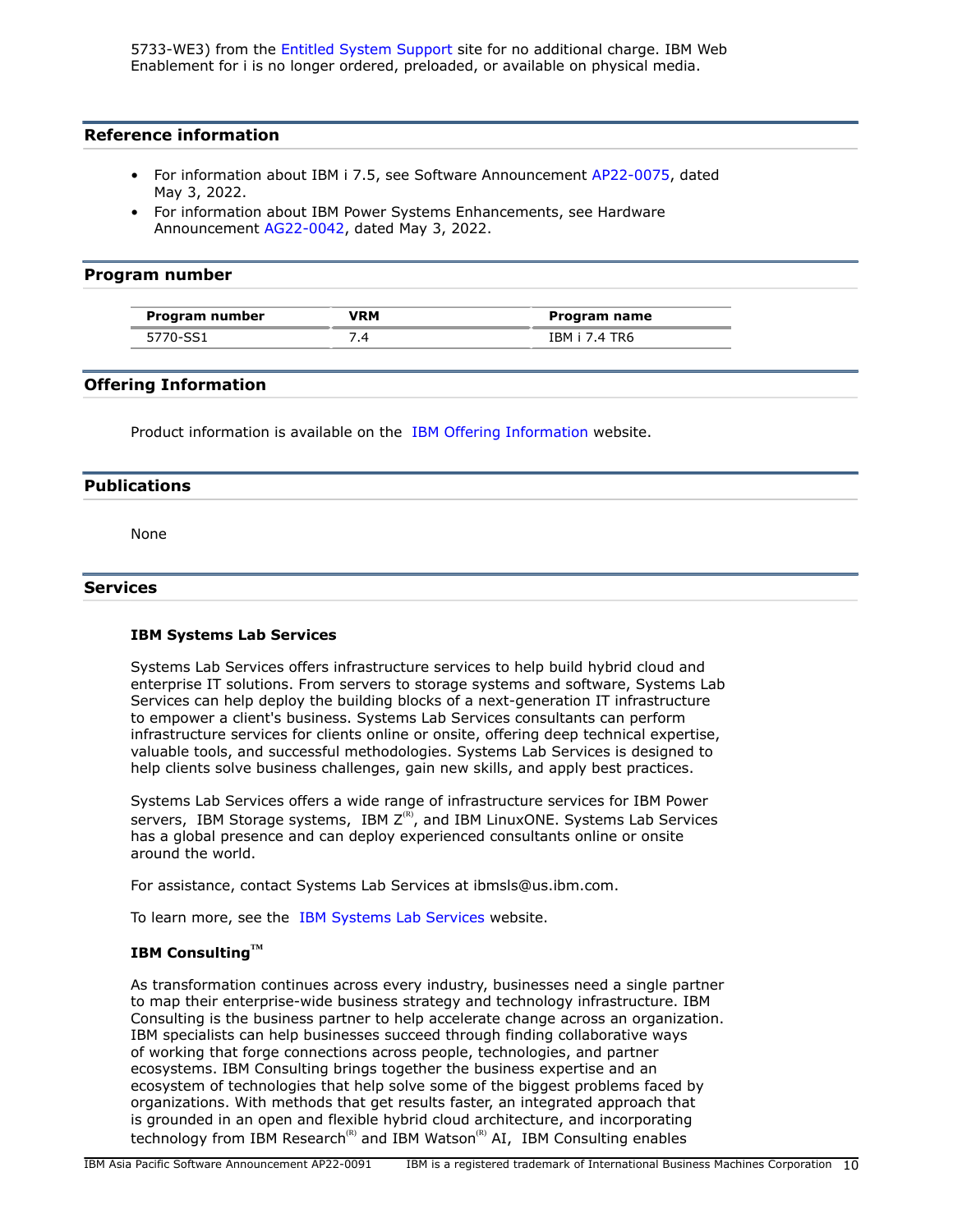businesses to lead change with confidence and deliver continuous improvement across a business and its bottom line.

For additional information, see the [IBM Consulting](https://www.ibm.com/consulting) website.

# **IBM Technology Support Services (TSS)**

Get preventive maintenance, onsite and remote support, and gain actionable insights into critical business applications and IT systems. Speed developer innovation with support for over 240 open-source packages. Leverage powerful IBM analytics and AI-enabled tools to enable client teams to manage IT problems before they become emergencies.

TSS offers extensive IT maintenance and support services that cover more than one niche of a client's environment. TSS covers products from IBM and OEMs, including servers, storage, network, appliances, and software, to help clients ensure high availability across their data center and hybrid cloud environment.

For details on available services, see the [Technology support for hybrid cloud](https://www.ibm.com/services/technology-support) [environments](https://www.ibm.com/services/technology-support) website.

#### **IBM Expert Labs**

Expert Labs can help clients accelerate their projects and optimize value by leveraging their deep technical skills and knowledge. With more than 20 years of industry experience, these specialists know how to overcome the biggest challenges to deliver business results that can have an immediate impact.

Expert Labs' deep alignment with IBM product development allows for a strategic advantage as they are often the first in line to get access to new products, features, and early visibility into roadmaps. This connection with the development enables them to deliver First of a Kind implementations to address unique needs or expand a client's business with a flexible approach that works best for their organization.

For additional information, see the [IBM Expert Labs](https://www.ibm.com/products/expertlabs) website.

# **IBM Security(R) Expert Labs**

With extensive consultative expertise on IBM Security software solutions, Security Expert Labs helps clients and partners modernize the security of their applications, data, and workforce. With an extensive portfolio of consulting and learning services, Expert Labs provides project-based and premier support service subscriptions.

These services can help clients deploy and integrate IBM Security software, extend their team resources, and help guide and accelerate successful hybrid cloud solutions, including critical strategies such as zero trust. Remote and on-premises software deployment assistance is available for IBM Cloud Pak $R$ <sup>(R)</sup> for Security, IBM Security QRadar<sup>(R)</sup>/QRoC, IBM Security SOAR/Resilient<sup>(R)</sup>, IBM i2<sup>(R)</sup>, IBM Security Verify, IBM Security Guardium<sup>(R)</sup>, and IBM Security MaaS360<sup>(R)</sup>.

For more information, contact Security Expert Labs at sel@us.ibm.com.

For additional information, see the [IBM Security Expert Labs](https://www.ibm.com/security/security-expert-labs) website.

## <span id="page-10-0"></span>**Technical information**

#### **Specified operating environment**

#### *Hardware requirements*

IBM i 7.4 TR6 is supported on select Power servers with Power8, Power9, or Power10 processors. Clients using blades or IBM PureFlex ${}^{\text{\tiny(R)}}$  systems, and those using servers with IBM Power7, IBM Power7+, or earlier processors, need to move to newer systems to take advantage of the features in IBM i 7.4 TR6.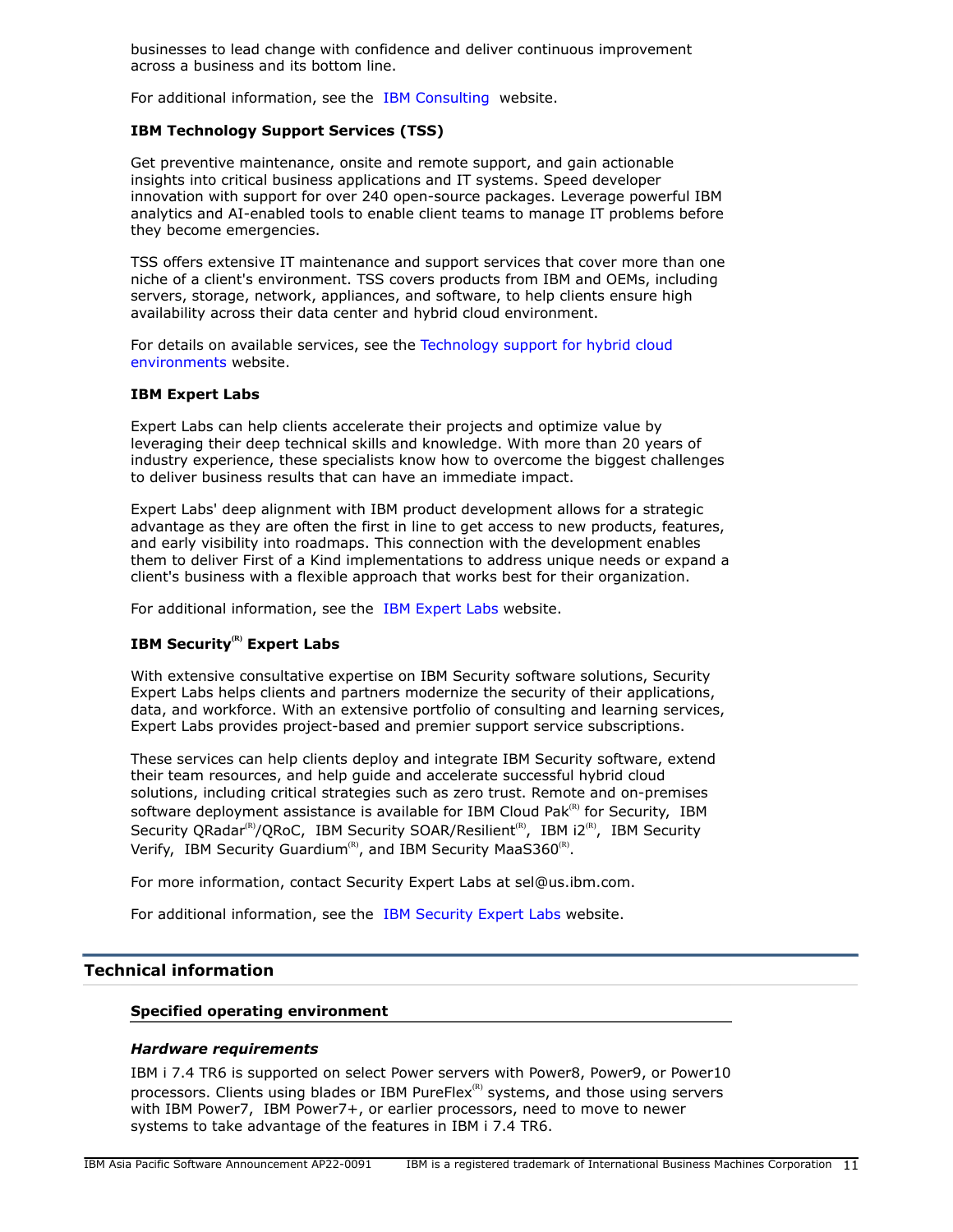For up-to-date information about all types of code levels needed for support of a particular feature, see the [IBM Prerequisites](https://www-912.ibm.com/e_dir/eServerPrereq.nsf) website.

For additional information, see the [System to IBM i mapping](http://www-01.ibm.com/support/docview.wss?uid=ssm1platformibmi) website.

#### *Software requirements*

To find the supporting technical details and software requirements for IBM i 7.4, see the [TR6 enhancements](https://www.ibm.com/ibmi/techupdates/i74-tr6) website.

#### *IBM Support*

[IBM Support](https://www.ibm.com/support) is your gateway to technical support tools and resources that are designed to help you save time and simplify support. IBM Support can help you find answers to questions, download fixes, troubleshoot, submit and track problem cases, and build skills. Learn and stay informed about the transformation of IBM Support, including new tools, new processes, and new capabilities, by going to the [IBM Support Insider](https://www.ibm.com/support/insider).

#### *Additional IBM support*

#### **IBM Client Engineering for Systems**

Client Engineering for Systems is a framework for accelerating digital transformation. It helps you generate innovative ideas and equips you with the practices, technologies, and expertise to turn those ideas into business value in weeks. When you work with Client Engineering for Systems, you bring pain points into focus. You empower your team to take manageable risks, adopt leading technologies, speed up solution development, and measure the value of everything you do. Client Engineering for Systems has experts and services to address a broad array of use cases, including capabilities for business transformation, hybrid cloud, analytics and AI, infrastructure systems, security, and more. Contact Client Engineering for Systems at sysgarage@ibm.com.

#### **Planning information**

#### *Packaging*

This offering is delivered through the internet and as physical media.

# <span id="page-11-0"></span>**Ordering information**

Consult your IBM representative or IBM Business Partner.

#### **Charge metric**

Not applicable

## <span id="page-11-1"></span>**Terms and conditions**

The information provided in this announcement letter is for reference and convenience purposes only. The terms and conditions that govern any transaction with IBM are contained in the applicable contract documents such as the IBM International Program License Agreement, IBM International Passport Advantage<sup>(R)</sup> Agreement, and the IBM Agreement for Acquisition of Software Maintenance.

#### **Licensing**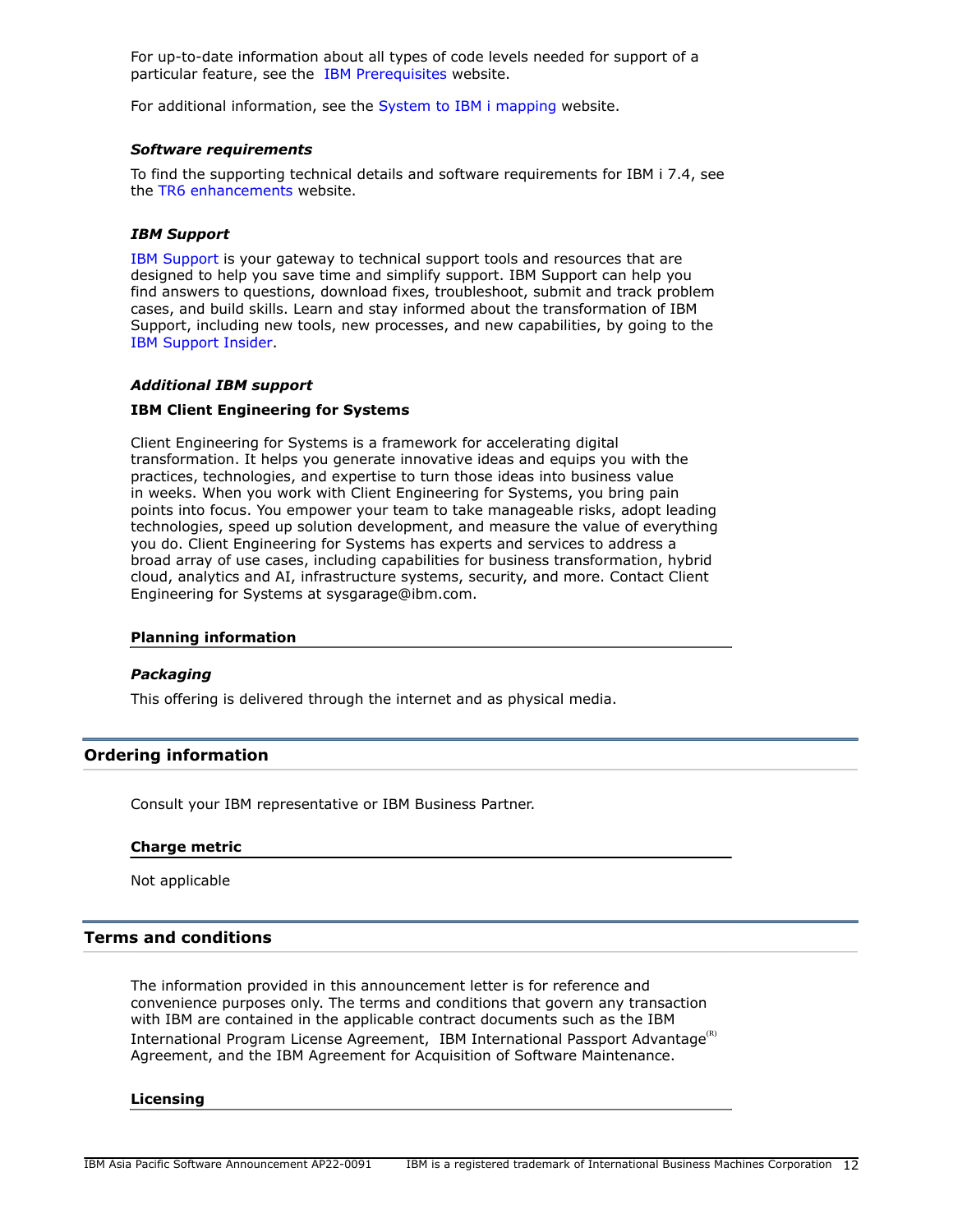IBM International Program License Agreement including the License Information document and Proof of Entitlement (PoE) govern your use of the program. PoEs are required for all authorized use.

## **Software Maintenance**

The IBM Agreement for Acquisition of Software Maintenance (Z125-6011) applies for Subscription and Support (also referred to as Software Maintenance) and does not require client signatures.

Licenses under the IBM International Program License Agreement (IPLA) provide for support with ongoing access to releases and versions of the program. IBM includes one year of Software Subscription and Support (also referred to as Software Maintenance) with the initial license acquisition of each program acquired. The initial period of Software Subscription and Support can be extended by the purchase of a renewal option, if available. Two charges apply: a one-time license charge for use of the program and an annual renewable charge for the enhanced support that includes telephone assistance (voice support for defects during normal business hours), as well as access to updates, releases, and versions of the program as long as support is in effect.

## **License Information number**

Follow-on releases, if any, may have updated terms. See the [License Information](https://www.ibm.com/software/sla/sladb.nsf/search?OpenForm) [documents](https://www.ibm.com/software/sla/sladb.nsf/search?OpenForm) website for more information.

#### **Limited warranty applies**

Yes

#### **Limited warranty**

IBM warrants that when the program is used in the specified operating environment, it will conform to its specifications. The warranty applies only to the unmodified portion of the program. IBM does not warrant uninterrupted or error-free operation of the program or that IBM will correct all program defects. You are responsible for the results obtained from the use of the program.

IBM provides you with access to IBM databases containing information about known program defects, defect corrections, restrictions, and bypasses at no additional charge. For further information, see the [IBM Support Guide](http://www.ibm.com/support/customercare/sas/f/handbook/home.html).

IBM will maintain this information for at least one year after the original licensee acquires the program (warranty period).

#### **Money-back guarantee**

If for any reason you are dissatisfied with the program and you are the original licensee, you may obtain a refund of the amount you paid for it, if within 30 days of your invoice date you return the program and its PoE to the party from whom you obtained it. If you downloaded the program, you may contact the party from whom you acquired it for instructions on how to obtain the refund.

For clarification, note that for programs acquired under any of IBM's On/Off Capacity on Demand (On/Off CoD) software offerings, this term does not apply since these offerings apply to programs already acquired and in use by you.

# **Volume orders (IVO)**

Yes. Contact your IBM representative.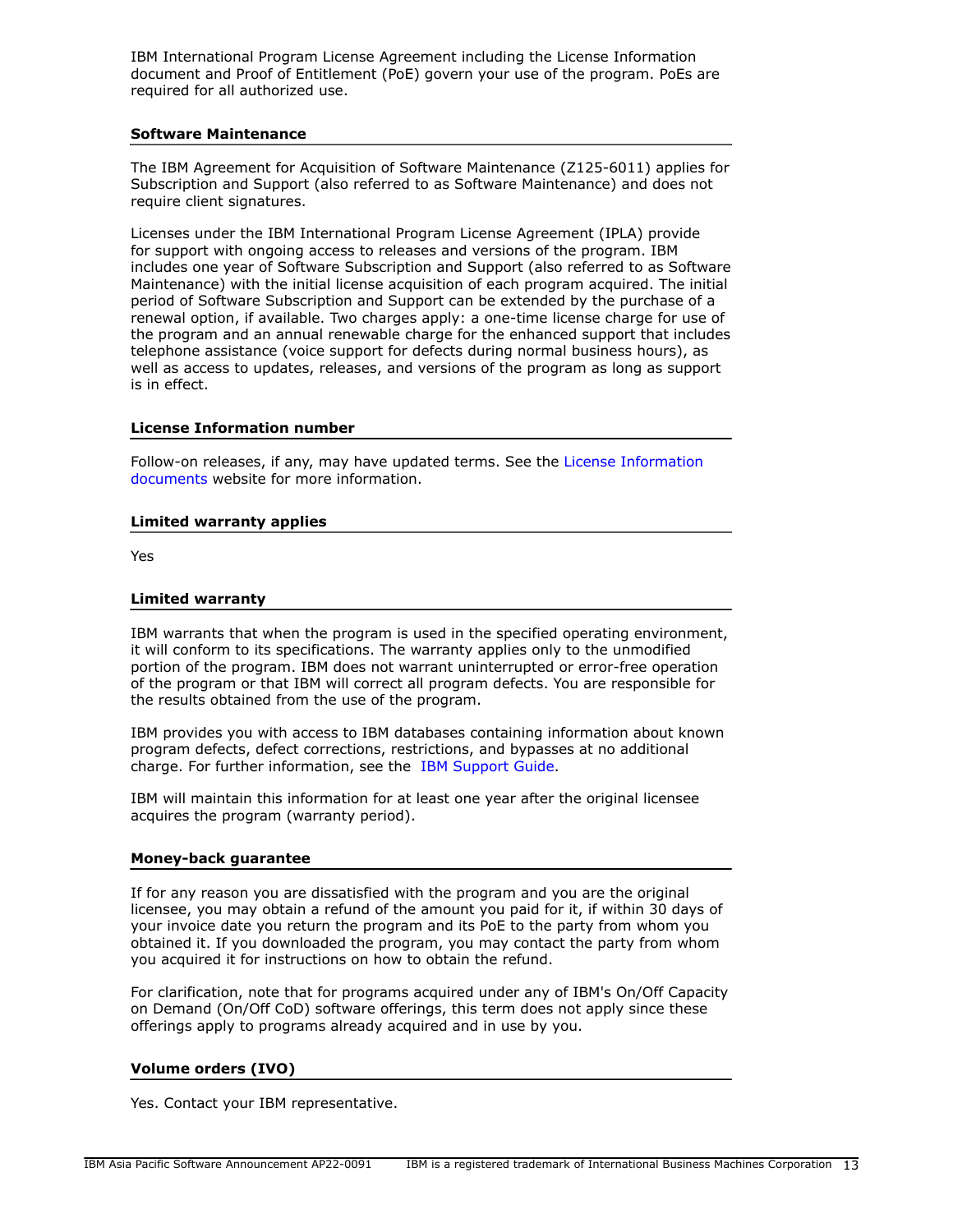No

## **Usage restrictions**

Yes

For usage restrictions, see the License Information documents listed in this [Terms](#page-11-1) [and conditions](#page-11-1) section.

## **System i Software Maintenance applies**

No

# **Variable charges apply**

Yes

## **Educational allowance available**

15% to qualified educational institution clients.

# **Statement of good security practices**

IT system security involves protecting systems and information through intrusion prevention, detection, and response to improper access from within and outside your enterprise. Improper access can result in information being altered, destroyed, or misappropriated or can result in misuse of your systems to attack others. Without a comprehensive approach to security, no IT system or product should be considered completely secure and no single product or security measure can be completely effective in preventing improper access. IBM systems and products are designed to be part of a regulatory compliant, comprehensive security approach, which will necessarily involve additional operational procedures, and may require other systems, products, or services to be most effective.

**Important:** IBM does not warrant that any systems, products, or services are immune from, or will make your enterprise immune from, the malicious or illegal conduct of any party.

# <span id="page-13-0"></span>**Prices**

For all local charges, contact your IBM representative or your authorized IBM Business Partner.

**Variable charges:** The applicable processor-based one-time charge will be based on the group of the designated machine on which the program is licensed for use. If the program is designated to a processor in a group for which no charge is listed, the charge of the next higher group listed applies. For movement to a machine in a higher group, an upgrade charge equal to the difference in the then-current charges between the two groups will apply. For movement to a machine in a lower group, there will be no adjustment or refund of charges paid.

#### **IBM Global Financing**

IBM Global Financing offers competitive financing to credit-qualified clients to assist them in acquiring IT solutions. Offerings include financing for IT acquisition, including hardware, software, and services, from both IBM and other manufacturers or vendors. Offerings (for all client segments: small, medium, and large enterprise),